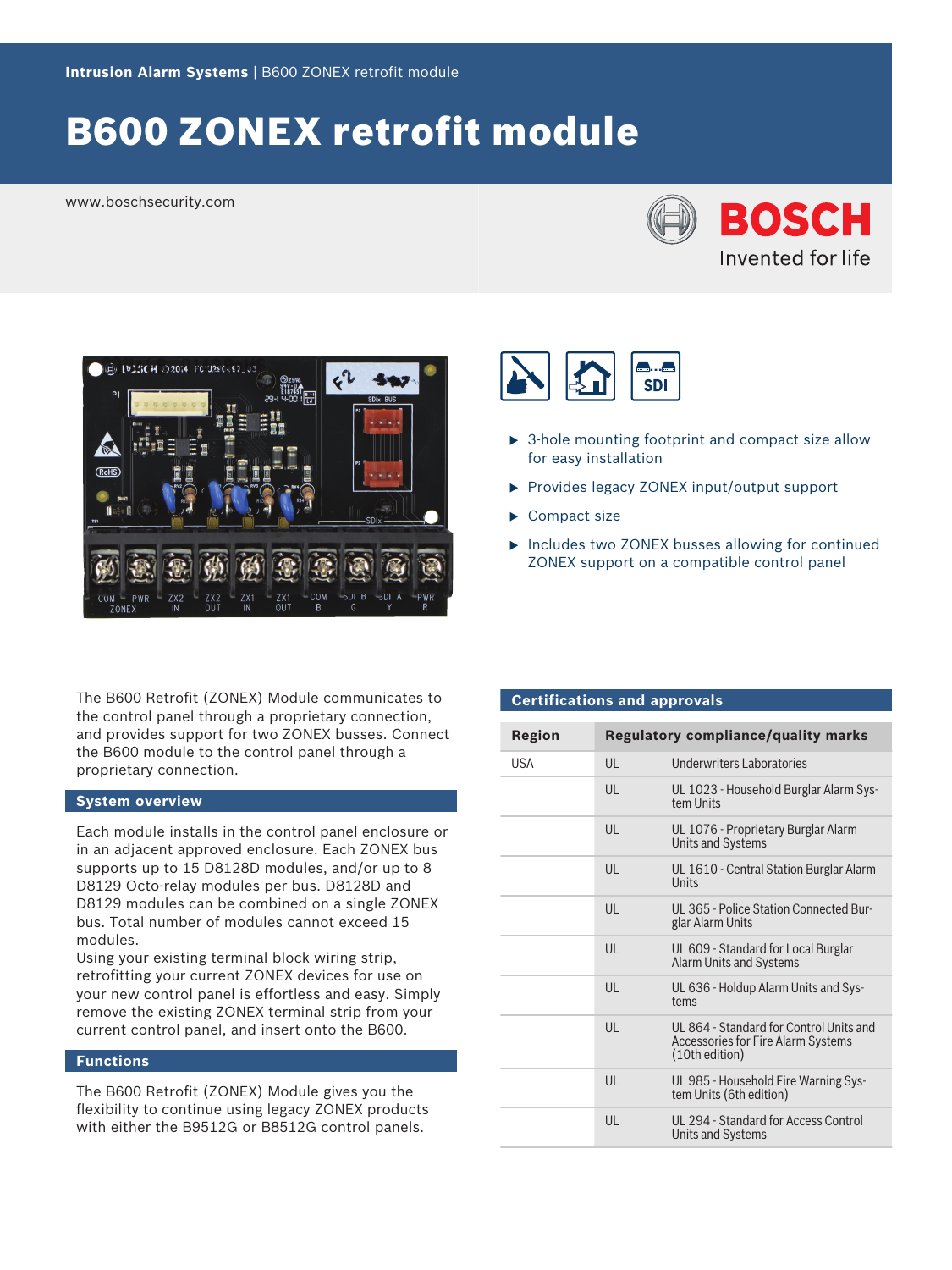| Region |              | <b>Regulatory compliance/quality marks</b>                                                   |
|--------|--------------|----------------------------------------------------------------------------------------------|
|        | $\mathsf{U}$ | UL 1635 - Standard for Digital Alarm<br><b>Communicator System Units</b>                     |
|        | <b>FM</b>    | <b>Central Station</b>                                                                       |
|        | <b>FM</b>    | Local Protective Signaling                                                                   |
|        | <b>FM</b>    | <b>Remote Station</b>                                                                        |
|        | <b>CSEM</b>  | California State Fire Marshal (see our<br>website)                                           |
|        | <b>FCC</b>   | Part 15 Class B                                                                              |
| Canada | ULC          | Underwriters Laboratories of Canada                                                          |
|        | ULC          | CAN/ULC S303 - Local Burglar Alarm<br><b>Units and Systems</b>                               |
|        | ULC          | CAN/ULC S304 - Standard for Signal Re-<br>ceiving Center and Premise Burglar<br><b>Alarm</b> |
|        | ULC          | CAN/ULC S545 - Residential Fire Warn-<br>ing System Control Units                            |
|        | ULC          | ULC-ORD C1023 - Household Burglar<br><b>Alarm System Units</b>                               |
|        | <b>ULC</b>   | ULC-ORD C1076 - Proprietary Burglar<br><b>Alarm Units and Systems</b>                        |
|        | IC           | ICES-003 - Information Technology<br>Equipment (ITE)                                         |

# **Installation/configuration notes**

#### **Mounting**

Mount the module into the enclosure's 3-hole mounting pattern using the mounting screws and mounting bracket.

## **Wiring**

Use the control panel SDI2 terminals labeled R, Y, G, B (PWR, A, B, COM) when wiring to the module. Connect the control panel terminals to the module terminals labeled R, Y, G, B (PWR, A, B, COM). You can also use the SDI2 interconnect cable.

#### **Compatibility**

| Accessories | D8125 Zone Expansion Module  |
|-------------|------------------------------|
|             | D8128D OctoPOPIT Eight-point |
|             | Expander                     |
|             | D8129 Octo-relay Module      |
|             |                              |

The B600 ZONEX module includes two ZONEX busses (ZONEX1, ZONEX2).

| Compatible module                        | 70NFX1 | 70NFX2 |
|------------------------------------------|--------|--------|
| D8125 Zone<br><b>Expansion Module</b>    |        | 1      |
| D8128D OctoPOPIT<br>Eight-point Expander | 15     | 15     |
| D8129 Octo-relay<br>Module               | 15     | 15     |



#### **Notice**

ZONEX, D812x, and POPIT capacities are dependant upon the control panel's specified capacities.

| <b>Parts included</b> |                        |  |
|-----------------------|------------------------|--|
| Quantity              | <b>Component</b>       |  |
|                       |                        |  |
|                       | ZONEX module           |  |
|                       | Hardware pack          |  |
|                       | Literature pack        |  |
|                       | ZONEX connection cable |  |

### **Technical specifications**

**Properties**

| <b>Dimensions</b> | $2.76$ in x 3.86 in x 1.03 in<br>$(70.3 \text{ mm} \times 98 \text{ mm} \times 26 \text{ mm})$ |
|-------------------|------------------------------------------------------------------------------------------------|
| Weight            | 11.2 oz $(0.30 \text{ kg})$                                                                    |

# **Environmental considerations**

| Relative humidity       | 5% to 93% at +32 °C (+90 °F)   |
|-------------------------|--------------------------------|
| Temperature (operating) | 0°C to +49°C (+32°F to +120°F) |

#### **Power requirements**

| Current             | Standby: 12 mA + total device current<br>Alarm: $12 \text{ mA} + \text{total device current}$ |
|---------------------|-----------------------------------------------------------------------------------------------|
| Voltage (input)     | 12 VDC nominal                                                                                |
| Wiring              |                                                                                               |
| Terminal wire size  | 12 AWG to 22 AWG (2.0 mm to 0.65<br>mm)                                                       |
| <b>SDI</b> wiring   | Use the supplied interconnect cable<br>(P/N: F01U079745)                                      |
| <b>ZONEX</b> wiring | Use the supplied ZONEX connection<br>cable (P/N: F01U295103)                                  |

# **Ordering information**

#### **B600 ZONEX retrofit module**

Retrofit (ZONEX) module providing legacy support for ZONEX products with B9512G/B8512G control panels. Order number **B600**